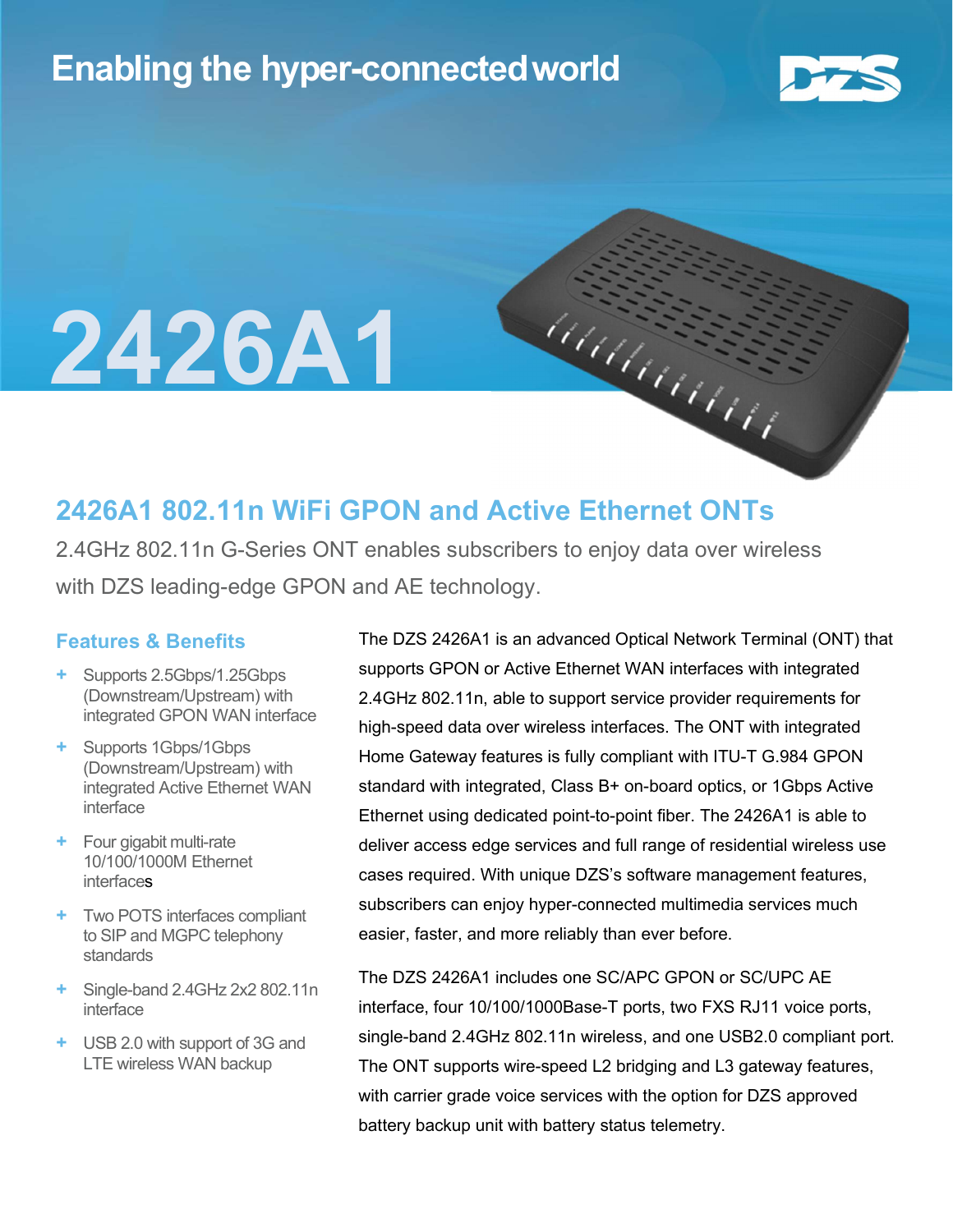## 2.4GHz 802.11n WiFi GPON or AE ONT 2426A1



#### Service Scenario

The GPON network consists of an Optical Line Termination (OLT) located at the Central Office, and a set of residential Single-Family Unit (SFU) and Multi Dwelling Unit (MDU) locations with Optical Network Terminals (ONTs). Between them is the optical distribution network (ODN) comprised of fibers, passive optical splitters and couplers.

The Active Ethernet network consists of point-to-point fiber terminations from OLT to the SFU or MDU, with dedicated fiber termination to the ONT.

The 2426A1 ONT supports 2.5G capable downlinks using the GPON standard or 1G using AE. Services include High-Speed Internet (HIS), 2.4GHz 802.11n wireless, packet Voice, IPTV, OTT video, and cloud enabled services to multi-media devices.

#### Key Service Attributes

- + FSAN ITU-T G.984 GPON Class B+ compliant
- + 1.0 GigE Active Ethernet supporting 60km point-to-point fiber
- + Four 10/100/1000MBase-T Ethernet ports, RJ45 supporting 1Gbps symmetrical services
- + Two voice ports, FXS interfaces compliant to ANSI and ETSI standards, SIP and MGCP
- + 2.4GHz 2x2 802.11n, 20MHz and 40MHz channels
- + USB 2.0 port, support of 3G and LTE wireless dongles
- + IPTV multicast, IGMPv2 and IGMPv3 services
- + Any-port, Any-service data model
- + Traffic management including Q-in-Q tagging, 802.1Q VLANs, multiple subscriber VLANs, per-port rate limiting
- + 802.1p priority bits, DiffServ and priority ques based on services types.
- + +12 VDC uninterruptable service power source, option for battery backup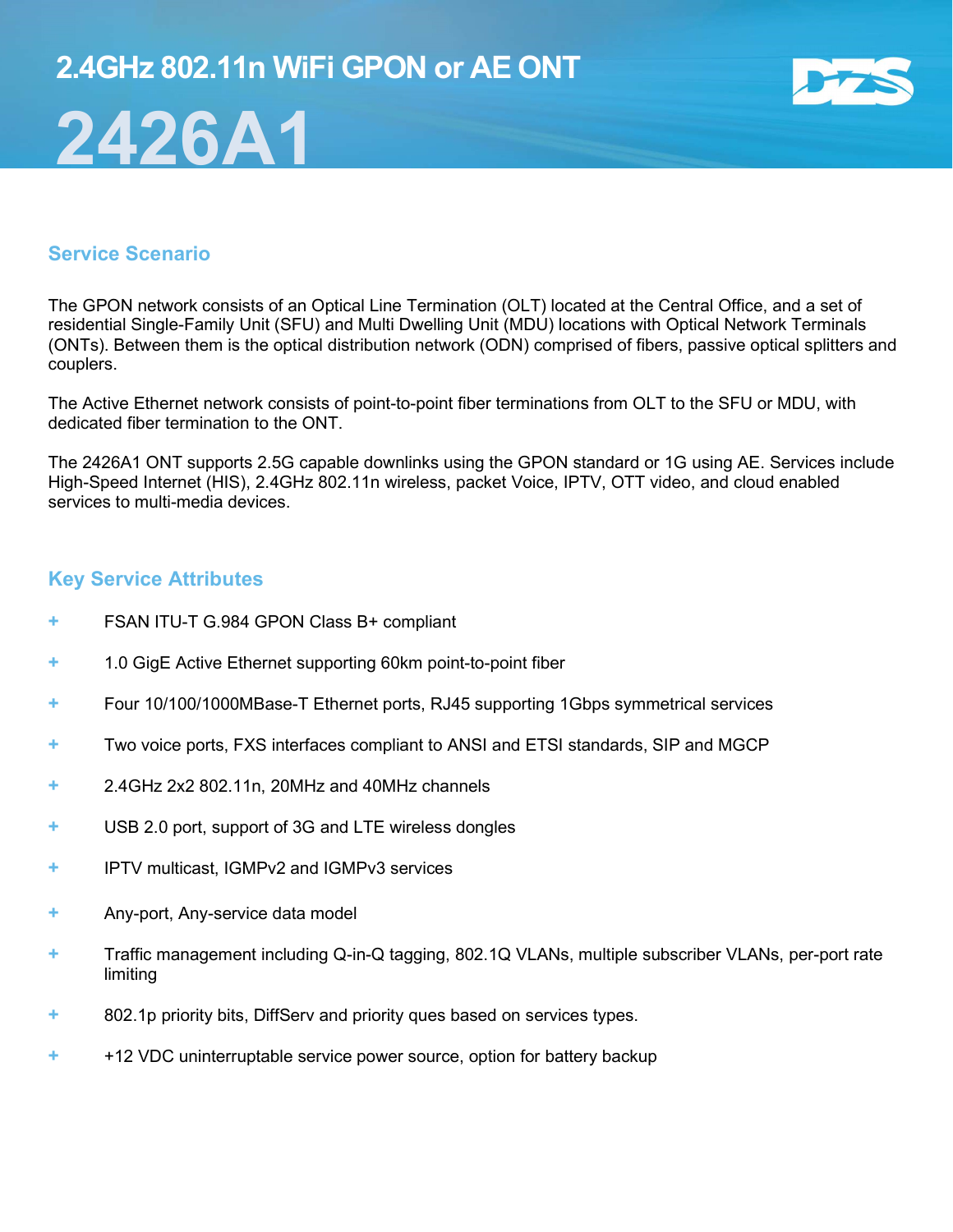## 2.4GHz 802.11n WiFi GPON or AE ONT

## 2426A1

## Product Specifications

#### Hardware

- + Dimensions
- Width: 10.3" (260mm) Depth: 6.1" (155mm)
- Height: 1.4" (35mm)
- + Weight 0.81 LB (0.37 kg)
- + 128MByte Flash Memory
- + 256MByte SDRAM (DDR3)
- + GPON WAN Interface
- + Capacity:2.5Gbps Down/1.25Gbps Up

#### Interfaces

- + WAN: 1 SC/APC port, GPON, 1 SC/UPC port, AE
- + LAN:4 ports 10/100/1000MBase-T Ethernet (RJ45)
- + Telephone: 2 ports 2-wire RJ11
- + Power: 1 2-pin barrel connector, 1 2x4 8-pin battery connector + LED Indicators
- + Recessed RESET button

#### GPON

- + Class B+ optics, 20km (12.4 miles), reach, max split 64
- + Maximum ODN Attenuation, +28.5 dB link budget
- + GPON Type B redundancy support
- + xPON co-existence filter
- + Transmitter, 1310nm, +0.5 to +5 dBm, DBF
- + Receiver, 1490nm, -28 dBm, APD/TIA
- + Forward Error Correction (FEC) per G.989.3

#### AE

- + SFP optics, 60km (37 miles), reach Transmitter, 1310nm, -2.0 to +8.0 dBm, DBF
- + Receiver, 1490nm, -23 dBm, APD/TIA

#### **Wireless**

- + 2.4GHz 2x2 802.11n
- + SSIDs: 4x2.4GHz
- + Devices per radio: 120
- + Authentication WEP, WPA-PSK, WPA2, WPA2-PSK, 802.1x
- + Encryption: WEP (64-bit, 128-bit), AES, TKIP+AES
- + WPS modes: Push-button, API PIN, STA/PIN
- + RADIUS Server support
- + MAC filtering
- + Wireless bridge mode

#### Telephone

- + SIP (RFC 3261)
- + MGCP
- + Codec: G.711 (u-law and A-law), G.729B, G726
- + RENs per line: 5 maximum
- + Drop length: Residential short loop, 152.4 m (500 ft.)
- + Output max: 25mA
- + Ring voltage: 48Vrms @ 20/25 Hz

#### Quality of Service

- + HW-based internal IEEE 802.1p (CoS)
- + Strict Priority (SP)
- + 802.1Q(VLAN tag) QoS mapping ToS/CoS
- + 8 queues per port
- + Classified traffic can be tagged with VLAN ID and Ethernet Priority bit, and can be assigned to priority queues
- + Classify packets into different IEEE 802.1p priority queues according to DSCP values (RFC 2475)
- + The range of traffic shaping or rate-limit shall between 64 Kbps to the maximum port rate with 64kbps granularity. The accuracy error shall be less than ±10%.
- + DSCP IP CoS (RFC 2475)

#### Software Features

- + IEEE802.1D and IEEE802.1Q
- + Address learning with auto aging-L2/BPDU Filter
- + Support 2048 MAC learning addresses
- + Multiple T-CONTs/GEM ports per device
- + Flexible mapping between GEM port and T-CONT
- + Priority queues and scheduling on upstream
- + Activation with automatic discovered serial Number and password
- + Dying Gasp

#### IP Routing and Firewall

- + DHCP, Static-IP and PPPoE
- + NAT/NAPT
- + DNS Proxy
- + DHCP Server
- + UPnP, plug and play
- + CLI, HTTP and TR-069 management via IPv6

#### IPv6

- + IPv4 and IPv6 Dual-Stack-Lite
- + Bridged Mode (transparent pass thru of IPv6 frames)
- + IPv6 support of BRouted and PPPoE Bridged VLANs
- + DHCPv6 client and server
- + Router Advertisement on LAN-side interfaces
- + SLAAC for automatic acquisition of WAN-side IPv6 addresses and GW

#### Environmental

- + Operating Temperature 32~104°F (0~+40°C) Commercial
- + Storage temperature -4~149°F (-20~65°C)
- + Operating humidity 5 to 90% (noncondensing)
- + Altitude: –200 to 10,000 feet (–61 to 3,048 m) above sea level

#### Powering

- + DC power, +12 VDC nominal, 2.0
- + Input power, 90-240VAC, 50/60Hz
- + Power consumption, ~16W maximum

#### Management

- + ITU-T 984.1/G988 compliant OMCI interface
- + CPE Manager Web UI
- + CLI over telnet
- + SNMP Client
- + TR-069, TR-104, TR-98
- + LED indications for status

#### **Compliance**

- + FCC Part 15 Class B
- + ICES-003 Class B
- + CE Mark
- + Safety ETL/Intertek + IEC 62368-1, UL 62368-1, EN 62368-1

+ FDA IEC 60825-1 + RoHS 2015/863/EU